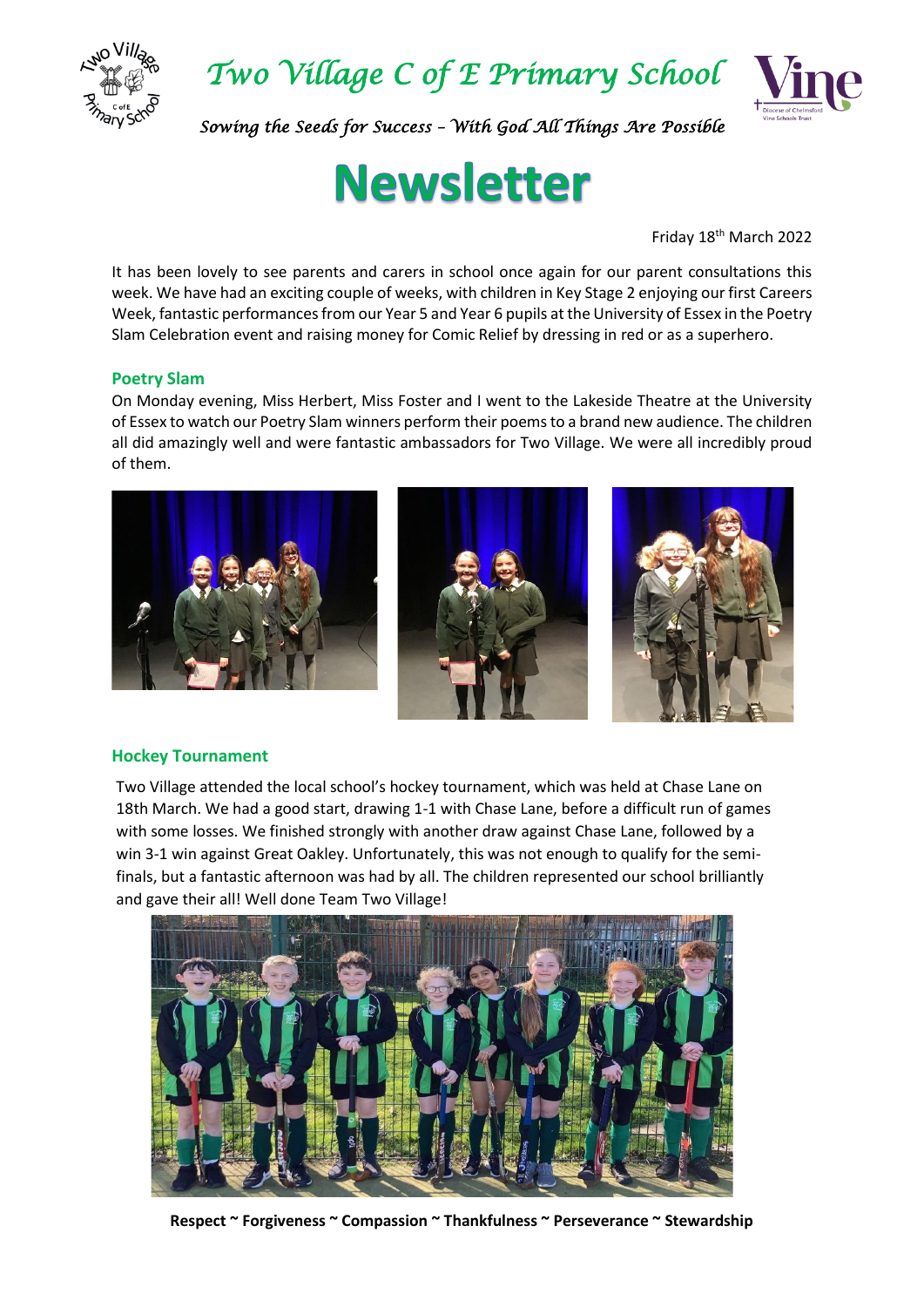



### *Sowing the Seeds for Success – With God All Things Are Possible*

### **Church Services**

We are very pleased to let you know that we are able to hold our Pupil led Worship for this half term at St. Michael's church on Tuesday 29<sup>th</sup> March. Parents/carers are invited to join us for these. We will be holding three separate sets of worship to ensure that we can get everyone into the church and keep everybody safe. Please see below for the times of each worship.

- **9.00 am – Maple Class and Willow Class**
- **10.00 am – Silver Birch Class and Holly Class**
- **11.00 am – Hazel Class and Oak Class**

### **Easter Egg Hunt at St. Michael's**

On Saturday 9th April from 2.00 pm until 4.00 pm, St. Michael's will be holding an Easter egg hunt, with teas and coffees in the Millennium room, and an Easter walkthrough. All families are invited to attend.



### **Easter Competitions**

We are holding two separate Easter competitions this year. The first competition involves children decorating an egg, in any way that they like, which might be decorating one egg, several eggs, or creating a scene using an egg/eggs – eggs should be hard bolied or egg shells. The second competition involves the children decorating an Easter hat/bonnet in whatever way they would like. Children can enter just one of these competitions or both. First, second and third place winners will be selected for each competition. Entries should be brought into school by Wednesday 30<sup>th</sup> March for judging. We look forward to seeing everyone's creations!

We are also still selling raffle tickets for our Easter raffle which will be drawn on Friday 1<sup>st</sup> April.

### **Parent Surveys**

Thank you to everyone who completed a parent survey when they visited for our parent consultation evenings. If you did not get a chance to complete one and would like to, these can be found in the front entrance to the school. Once completed, forms can be posted in the box in the entrance.

### **Curriculum End of Unit Sharing Events**

Now that things are a bit more settled in school, we are returning to providing opportunities for parents/carers to be involved in finding out more about what their children have been doing during the term. At the end of each topic, every class will invite parents/carers to attend an event in school which showcases what the children have been learning about. Please see below for dates of our sharing events for this term.

**Oak Class – Wednesday 30th March from 9.00 am – 10.00 am Hazel Class –Thursday 31 st March from 10. 00am – 11.00 am Willow Class – Wednesday 30th March 2.30 pm Year 3 – Wednesday 30th March 2.30 pm Reception Class – Wednesday 30th March from 1.30 pm – 2.30 pm**

### **Speaking Competition for Year 3, Key Stage 1 and Reception**

Some class heats for the Speaking Competition have now already taken place and we are very much looking forward to finding out who the winners will be from each class. We have been very impressed with how well our younger



Respect ~ Forgiveness ~ Compassion ~ Thankfulness ~ Perseverance ~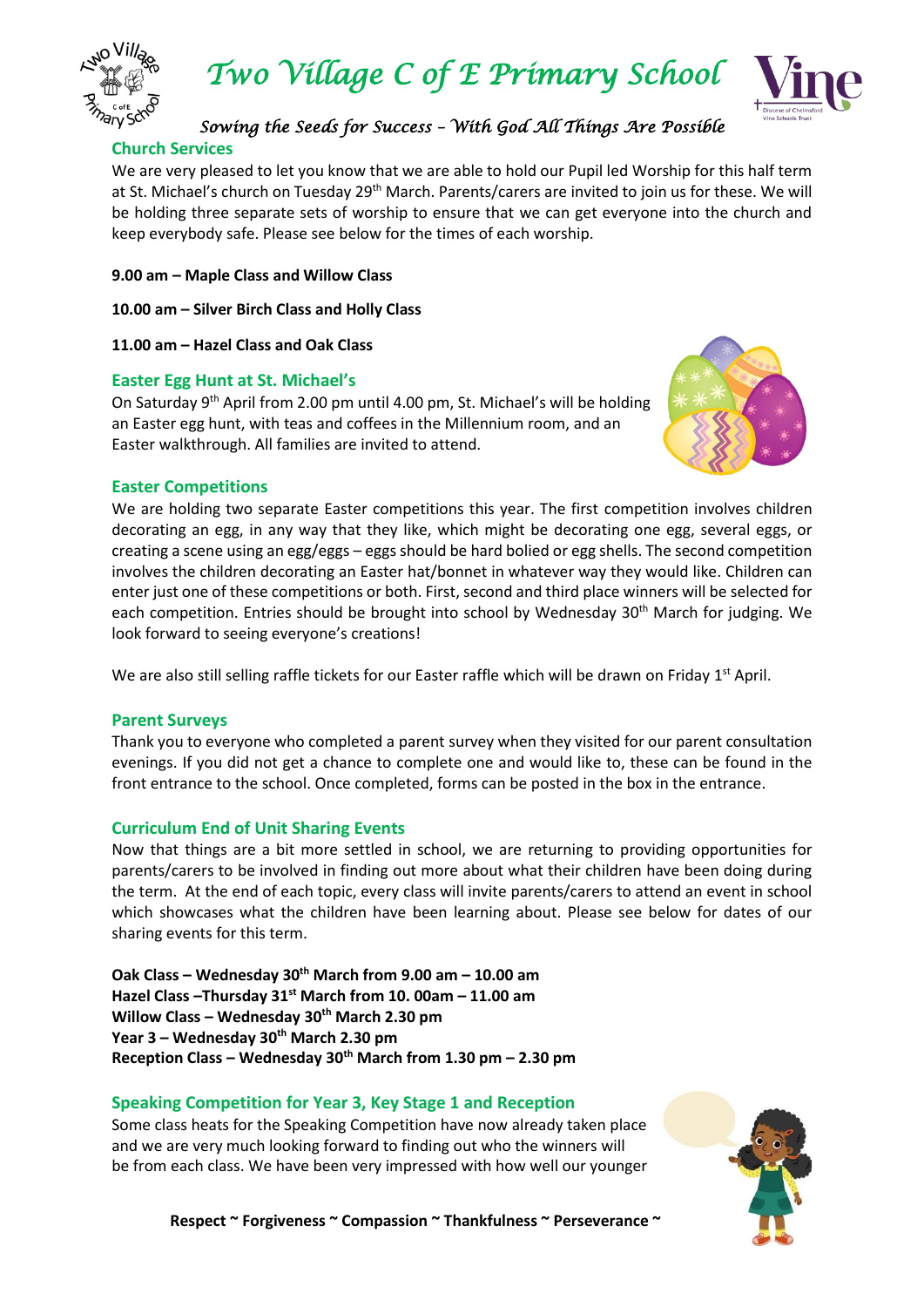

*Two Village C of E Primary School* 



*Sowing the Seeds for Success – With God All Things Are Possible*  children have done so far. The winners will go on to compete in the final on  $31<sup>st</sup>$ March.

### **World Maths Day**

On 21<sup>st</sup> April, we will be celebrating World Maths Day. The children are invited to come into school dressed as rockstars on this day to link with Times Tables Rockstars. The children will take part in a range of exciting maths activities throughout the day, including a whole school maths trail. To finish the day, Miss Thompson will be hosting the Times Tables Bee grand final, where the finalists will compete for 1st, 2nd and 3rd place medals. Parents of the finalists will be invited to watch the final.

### **Careers Week**

Careers Week, which took place last week, was a great success. The children in Key Stage 2 enjoyed listening to a variety of visitors sharing what they do for a job, how they got their dream job and how they use some of our essential skills within their work. We would like to say a huge thank you to all of the volunteers who helped to make this week such a success. I am quite sure that our children have been inspired by some of our visitors.

*"The PCSO was very honest and straightforward about her job which was good. I was inspired by Alice, the lawyer, because I would love to be a lawyer when I am older." (Bella, Year 6)*

*"I found Vicky really interesting because I've always wanted to be an archaeologist. I do a lot of digging and searching for things with my metal detector." (Sky, Year 5)*

*"I liked the lady who talked about Detective Pikachu because I was shocked that she helped to make the movie!" (Quintin, Year 3)*

*"I liked Archie's talk because I like helping other people and helping them to get where they want to be like he does in his job." (Archie, Year 4)*

*"I watch a lot of entertainment shows and I was really interested in learning about how Mr Ward created sets." (Ben, Year 4)*

*"I really liked Kate's talk because I'd really like to create movies in the future." (Preston, Year 4)*

*"I really liked the man from Microsoft because his company made Minecraft and I would like to make a mod." (Vincent, Year 3)*

*"I really like sport and science . When Leo spoke to us from Canada, I thought it was cool how sport and science were together in a job." (Edward, Year 4)*

*"I liked listening to the journalist because I like travelling and he told us how he travelled around the world to find new stories." (Ellie-May, Year 4)*

*"I was inspired by the hairdresser because I like doing hair. I liked hearing about colouring hair." (Sydney, Year 3)*

*"I would love to do Careers Week again as it was very inspiring and I didn't even know that some of the jobs existed!" (Hollie, Year 6)*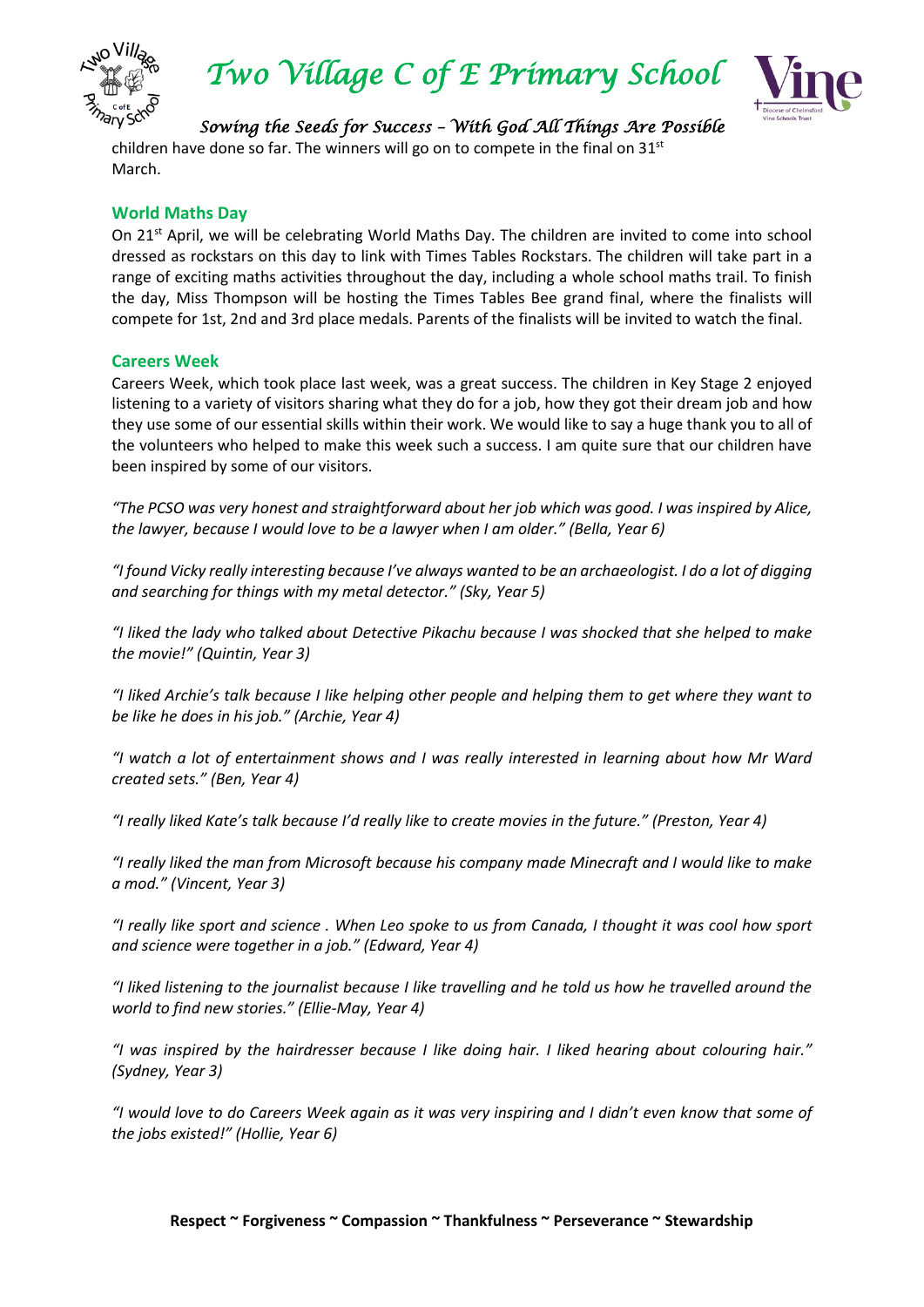



### *Sowing the Seeds for Success – With God All Things Are Possible*  **Classroom Bagel Bars**

We are proud to have signed up to the National School Breakfast Programme which will enable us to provide free bagels for children who have been unable to have breakfast before coming to school. This is being funded by the DfE through the National School Breakfast Programme for the coming term and will then be provided at a significantly subsidised cost to the school next year. The programme is designed to ensure children, who need it, have access to a healthy breakfast at school, without barrier or stigma. Each morning bagels will be prepared and will be available at 'Bagel Bars' in each classroom for children in all year groups to eat during registration. We hope that this initiative will enable children

who haven't been able to eat breakfast at home to eat before they start their learning, providing them with the energy and nutrients they need to thrive in school. Although the bagels are provided with the aim of feeding children who have not been able to eat breakfast at home for some reason, the bagels will be available to all children who feel that they need to make use of the Bagel Bar. Before we start providing the bagels, we will be sending out some further information so please look out for this. If you would like your child not to have a bagel for any reason, e.g. due to food allergies, please do inform us.



### **Name Change**

Having joined the Vine Schools Trust and started a new phase of our journey at Two Village, we are considering the possibility of changing the school's name to something that better reflects our identity as a church school. This is something that we first considered when we became an academy in 2020 but, with the distractions of the Covid-19 pandemic, we did not feel that it was the right time to explore this. Now things are a little more settled, we felt that it was a good time to consider this. On Monday, you will receive a consultation document about the proposal, which explains the rationale behind this and some other important information about the consultation process. We realise that changing the school's name is a big decision and something that needs careful consideration, which is why we are keen to hear everyone's thoughts on this. We would like to point out that, although we are consulting on changing the name of the school, we have no plans to change the school uniform or the school logo.

### **Reading Challenge**

We are trying very hard to encourage all of the children to read regularly at home and are still running our weekly reading challenge. Some of the percentages this term have been much lower than in the past and we would really like to see at least 75% of all of our classes reading regularly at home. Please see the results of the Reading Challenge for this half term below.

Congratulations to Oak Class who are doing very well with their reading – all children have read at least 5 times every week so far this half term!

|            | <b>Silver Birch</b> | <b>Holly</b> | <b>Maple</b> | Willow | Hazel | Oak  |
|------------|---------------------|--------------|--------------|--------|-------|------|
| WC 21/2/22 | 48%                 | 61%          | 73%          | 57%    | 80%   | 100% |
| WC 28/2/22 | 53%                 | 62%          | 75%          | 52%    | 100%  | 100% |
| WC 7/3/22  | 48%                 | 69%          | 85%          | 48%    | 88%   | 100% |
| WC 14/3/22 | 48%                 | 62%          | 90%          | 60%    | 72%   | 100% |

### **Help for Ukraine**

Thank you to everyone who has already donated items for the Ukraine appeal. A special thank you to Mr and Mrs Jegatheeswaran for their generous donation of a huge crate of food last week. If you would still like to donate, please see the list below and bring your items to the school office.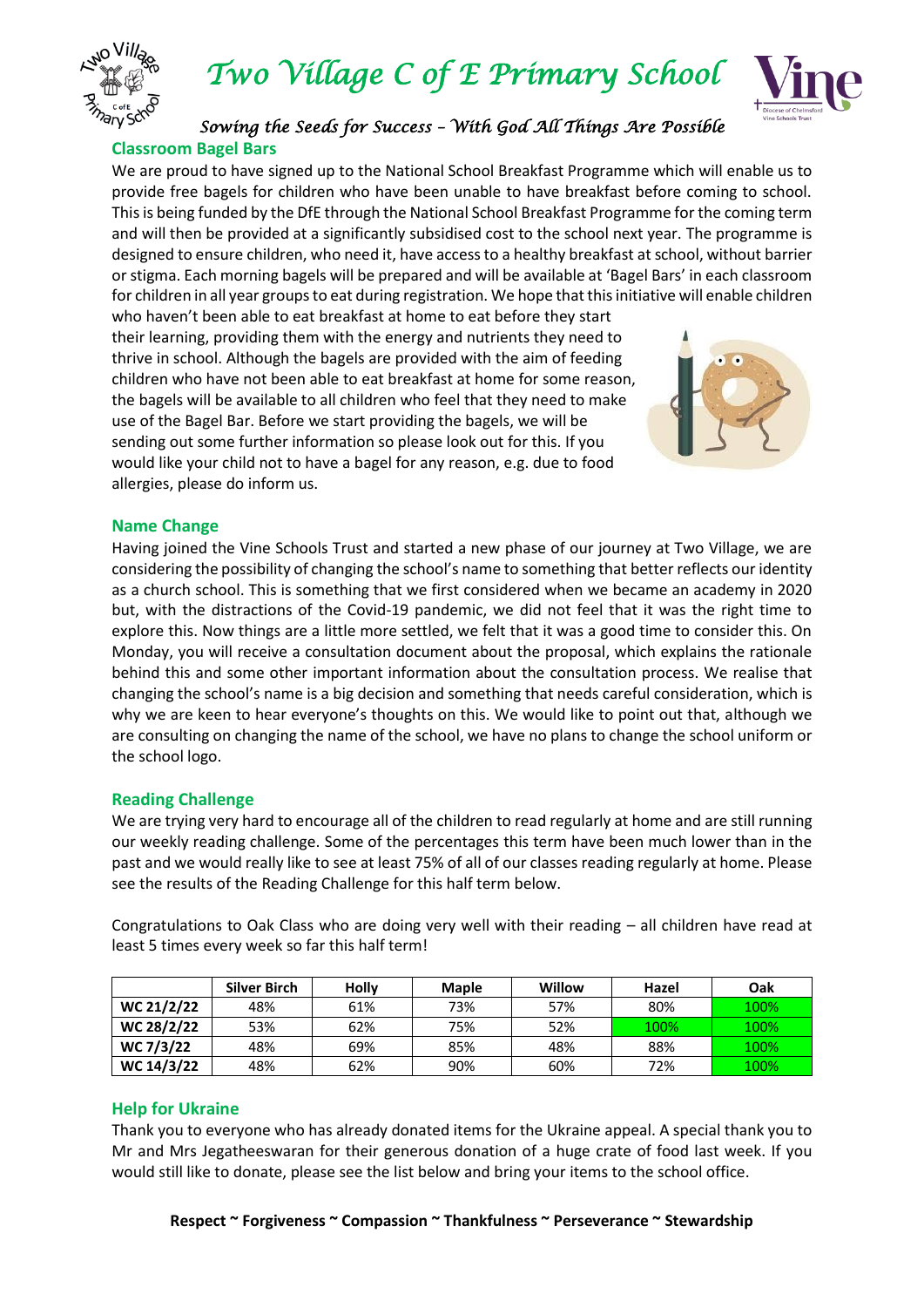

*Two Village C of E Primary School* 



### *Sowing the Seeds for Success – With God All Things Are Possible*

Items that are required are:

- Foil Blankets
- Thermal blankets
- First aid kits, particularly bandages
- Sleeping bags
- Nappies
- Infant bottles and dummies
- Women's Hygiene products
- Shampoo and soap
- toothbrushes
- Long life food items, in particular protein/energy bars
- Power banks charged up
- Medicines vitamins and painkillers
- No clothes please

### **Miss Bowers**

We are incredibly sad to announce that Miss Bowers will be leaving us at the end of term. All parents and carers of pupils in Holly Class have received a letter about this today. We are very surprised and upset that she is leaving so soon but wish her luck for the future.

### **Class Attendance Tracking**

|            | Silver Birch | <b>Holly</b> | <b>Maple</b> | Willow | Hazel | Oak   |
|------------|--------------|--------------|--------------|--------|-------|-------|
| WC 21/2/22 | 96.3%        | 91.6%        | 89.7%        | 93.7%  | 95.4% | 94.6% |
| WC 28/2/22 | 98.5%        | 96.4%        | 93%          | 92.4%  | 97%   | 95.1% |
| WC 7/3/22  | 96.3%        | 86.8%        | 98.4%        | 93.4%  | 97.3% | 89.6% |
| WC 14/3/22 | 95.3%        | 98.3%        | 92.2%        | 91.9%  | 96.8% | 96.1% |

Congratulations to Silver Birch Class who have won the certificate for two weeks this half term.

Wennett

Mrs Natasha Bennett

Headteacher

### **Diary Dates 2022**

| Date                                 | Event                                                        |
|--------------------------------------|--------------------------------------------------------------|
| Tuesday 29th March 2022              | Pupil Led Worship at St. Michael's - parents/carers invited. |
|                                      | 9.00 am - Maple Class and Willow Class                       |
|                                      | 10.00 am - Silver Birch Class and Holly Class                |
|                                      | 11.00 am - Hazel Class and Oak Class                         |
| Thursday 31 <sup>st</sup> March 2022 | Reception, KS1 and Year 3 Speaking Competition Final         |
| Friday 1st April 2022                | End of the Spring Term                                       |
| WC 4 <sup>th</sup> April 2022        | Easter break                                                 |
| Tuesday 19th April 2022              | Pupils return to school for the start of the Summer Term     |